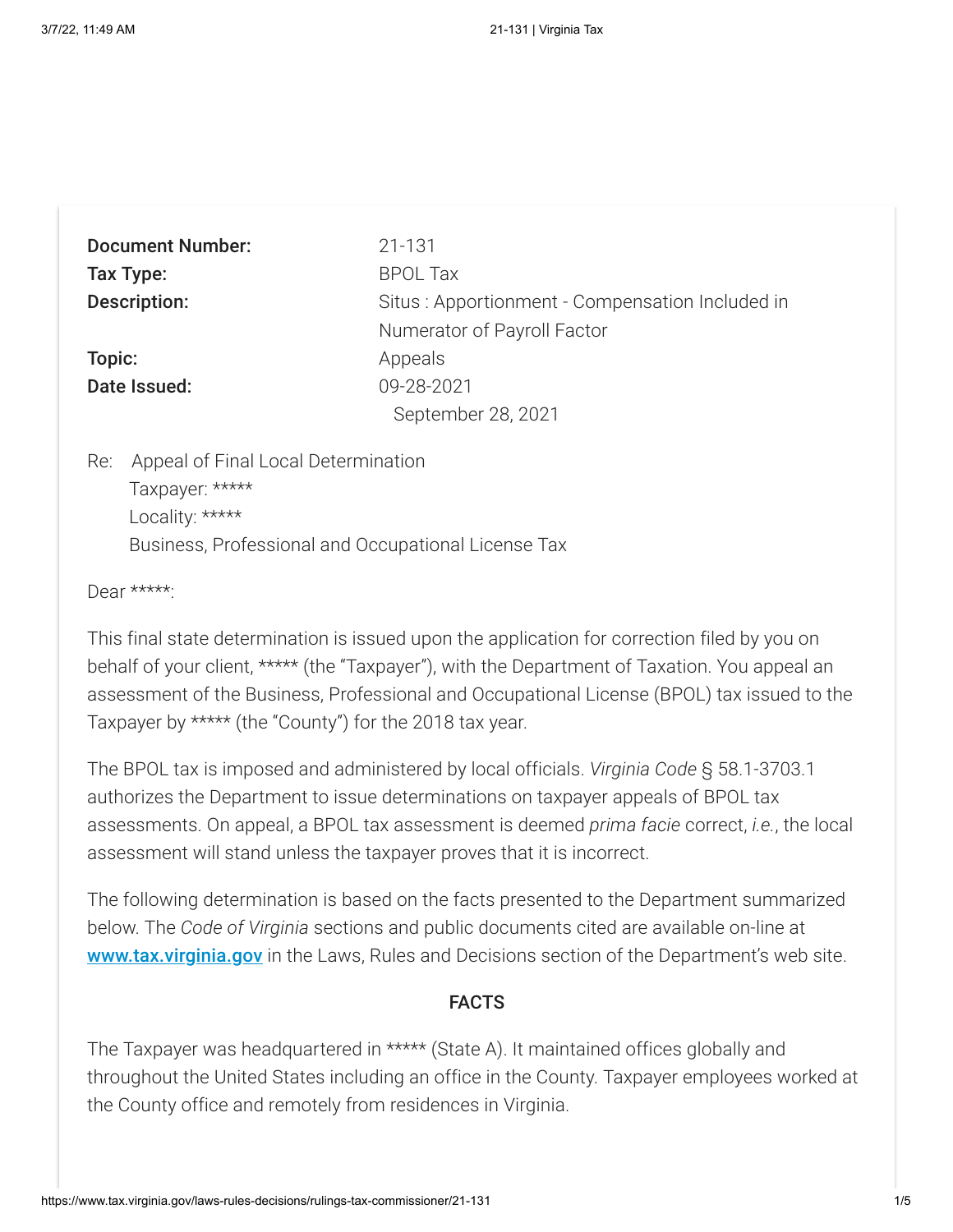#### 3/7/22, 11:49 AM 21-131 | Virginia Tax

The Taxpayer was audited by the County and it was mutually agreed that payroll apportionment was appropriate for the 2018 tax year going forward. The Taxpayer's methodology for the calculation of the payroll apportionment numerator was to include only those employees working at the County location or those Virginia remote workers who reported to the County office. The County disagreed with this methodology and issued a BPOL tax assessment for the 2018 tax year utilizing the Taxpayer's entire Virginia payroll.

The Taxpayer appealed the assessment. In its final local determination, the County concluded that the Taxpayer's payroll apportionment numerator should include the payroll of all employees working in Virginia. The Taxpayer filed an appeal with the Department, contending that only those employees based at the County office or who reported to the County office should be included in the payroll apportionment calculation.

## ANALYSIS

The general rule for establishing situs for the BPOL tax is that whenever the tax is measured by gross receipts, "the gross receipts included in the taxable measure shall be only those gross receipts attributed to the exercise of a privilege subject to licensure at a definite place of business within [the] jurisdiction." See *Virginia Code* § 58.1-3703.1 A 3 a. In determining the situs of gross receipts, *Virginia Code* §§ 58.1-3703.1 A 3 a 4 and 58.1-3703.1 A 3 b state that receipts from services are to be taxed based on (in order): (i) the definite place of business at which the service is performed, or if not performed at any definite place of business, (ii) the definite place of business from which the service is directed or controlled; or as a last resort (iii) when it is impossible or impractical to determine where the service is performed or from where the service is directed or controlled, by payroll apportionment between definite places of business.

*Virginia Code* §§ 58.1-3703.1 A 3 a 4 and 58.1-3703.1 A 3 b clearly indicate a preference that gross receipts from services to be attributed to a definite place of business. A "definite place of business" is defined as an office or a location at which occurs a regular and continuous course of dealing for 30 consecutive days or more. See *Virginia Code* § 58.1-3700.1. Some characteristics that may help determine whether the location is a definite place of business include, but are not limited to, the following on-site activities: (1) a continuous presence; (2) having an office with a phone; (3) the reception of mail; (4) having employees; (5) record keeping; and (6) and advertising or otherwise holding oneself out as engaging in business at the particular location. See Public Document (P.D.) 97-201 (4/25/1997).

To the extent that any gross receipts are not attributable to services performed at a definite place of business, then they must be sitused to the definite place of business from which the services are directed and controlled. Only if it is not possible or practical to determine where the service is performed or where the service is directed or controlled, then the receipts must be sitused based on payroll apportionment.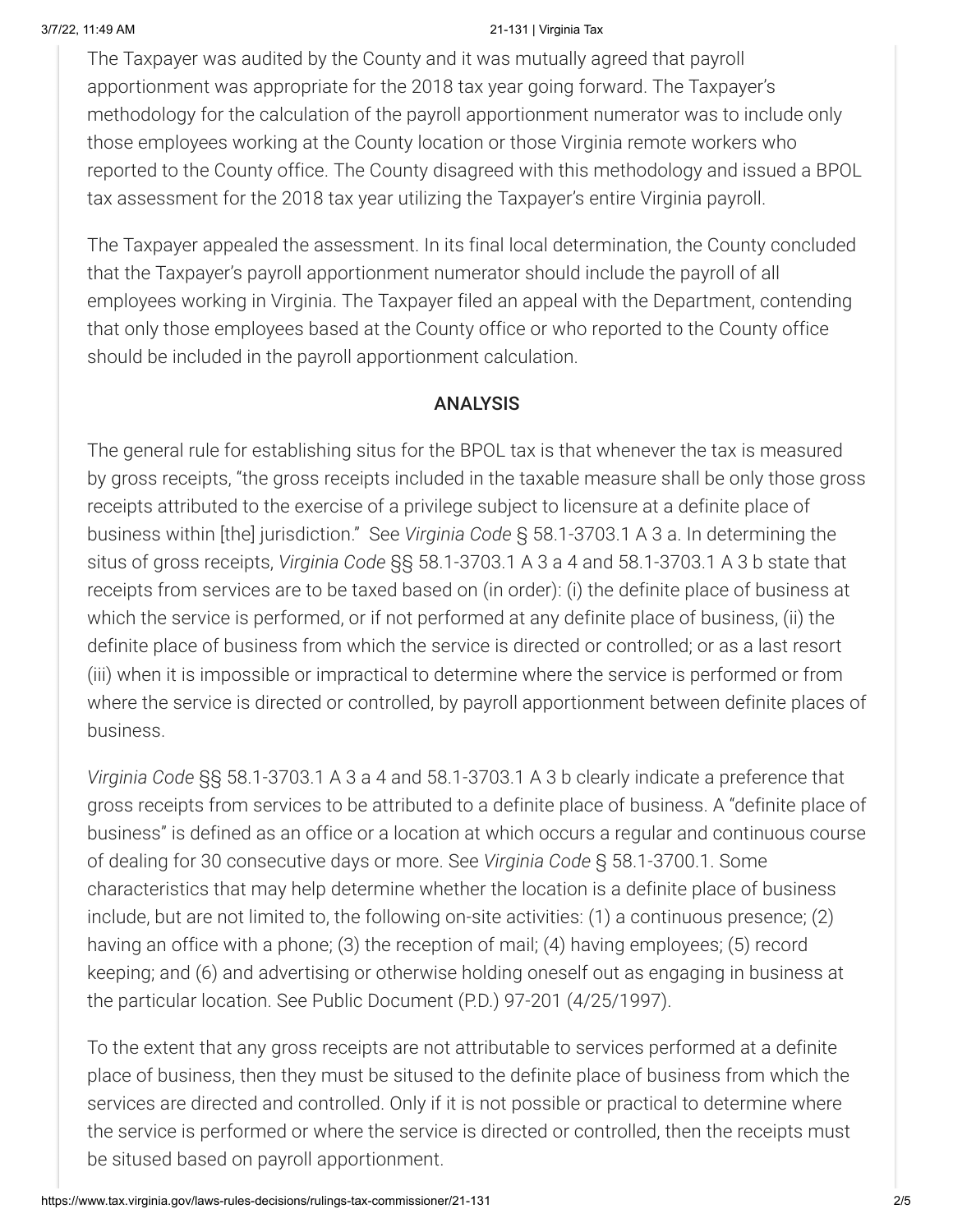#### 3/7/22, 11:49 AM 21-131 | Virginia Tax

The County contends that the Taxpayer is commingling the situs rules by situsing remote Virginia employees based on where they report to, *i.e*. where they are directed and controlled. The Taxpayer contends that the location where employees are controlled from is relevant because the statute requires that some activities occur at or be directed and controlled from the definite place of business where gross receipts are being sitused.

When it becomes necessary to use payroll apportionment, the general payroll apportionment formula, as stated in P.D. 04 80 (8/25/2004) and P.D. 10-230 (9/29/2010), for determining gross receipts sitused to a Virginia definite place of business is:

Gross receipts from all sources multiplied by the payroll attributed to the definite place of business in the numerator divided by total payroll everywhere in the denominator.

*Virginia Code* § 58.1-3703.1 A 3 b provides that when payroll apportionment is used "the gross receipts of the business shall be apportioned between definite places of business on the basis of payroll, "so long as "some activities under the applicable general rule occurred at, or were controlled from, such definite place[s] of business." See also *Nielsen Company (US), LLC v. County Board of Arlington County*, 289 Va. 79, 767 S.E. 2d 1 (2015).

Pursuant to *Virginia Code* § 60.2-217 A 1, employment includes an individual's entire service, performed within or both within and without Virginia if the service is localized in Virginia. The County asserts that the remote Virginia employees should be included in the numerator of the payroll apportionment calculation because Virginia home based employees whose services are localized to Virginia are included in determining Virginia unemployment tax. The assigned meanings of the terms defined in Title 60.2 are those "as used in this title [60.2]." See *Virginia Code* § 60.2-200. As such, the definition of employment in the unemployment compensation title of the *Code of Virginia* only applies to unemployment compensation and has no bearing on the issue of where gross receipts should be sitused for BPOL tax purposes using payroll apportionment.

The County also cites the case of *Telebright Corp. v. Director, Division of Taxation*, 424 N.J. Super. 384 (NJ App. Div. 2012) in which telecommuter working in New Jersey was "doing business" in New Jersey such that his employer became subject to New Jersey corporate income tax. For a state corporate income tax, a taxpayer's activities within the state as a whole would be relevant in determining the taxpayer's liability for such tax. The BPOL tax, however, is a local tax separate and distinct from a state-level corporate income tax. As such this case has no relevance whatsoever on the issue presented in this appeal.

Tax statutes are generally strictly construed most strongly in favor of the taxpayer, and are not to be extended by implication beyond the plain meaning of the language used. See *Commonwealth Ex Rel. Moore v. P. Lorillard Co., Inc.*, 129 Va. 74, 105 S.E. 683 (1921).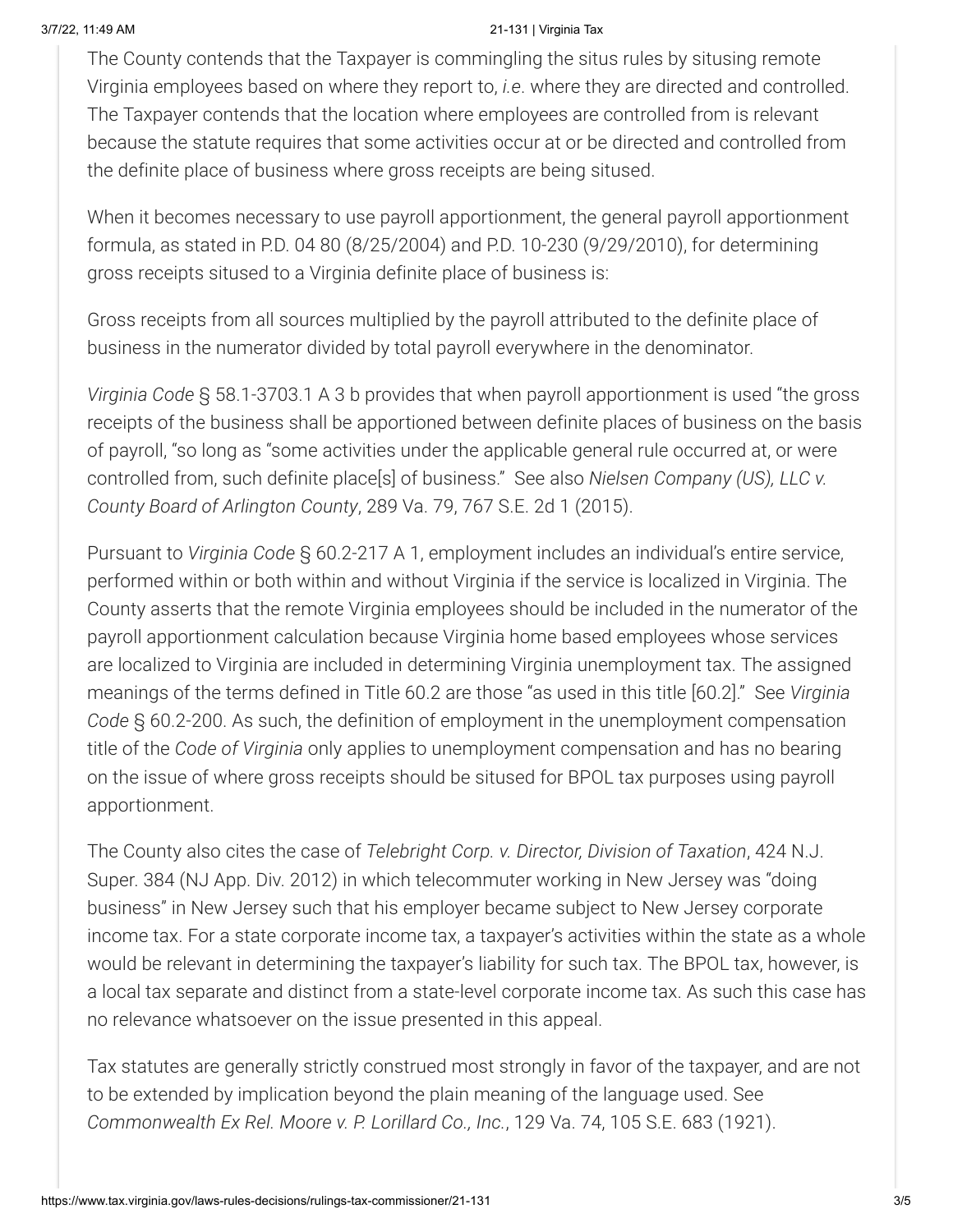#### 3/7/22, 11:49 AM 21-131 | Virginia Tax

When payroll apportionment is used, *Virginia Code* § 58.1-3703.1 A 3 b provides that "[g]ross receipts shall not be apportioned to a definite place of business unless some activities under the applicable general rule occurred at, or were controlled from, such definite place of business." This language does not require the payroll of remote employees to be sitused to the definite place of business to which they report. This statement merely means that a licensable activity must have occurred at the definite place of business for any payroll to be apportioned there. In this case, employees were performing services at the definite place of business in the County, so licensable activities were occurring there. Therefore, this statutory requirement was satisfied as to the application of payroll apportionment in this case.

Further, in P.D. 14-121 (7/24/2014), the Department observed that an employee's home may constitute a definite place of business if there is a regular and continuous course of dealing for 30 consecutive days or more. Ultimately, the determination as to whether a home office is a definite place of business must be made by the locality in which the home office is located. One locality's ability to claim the payroll of home-based employees based on where they report to would infringe on the authority of other localities to determine whether payroll should be apportioned to definite places of business in their jurisdictions.

Finally, requiring the payroll of home-based employees to be apportioned on a direction and control basis would reintroduce the types of factual complexities that payroll apportionment was designed to avoid. As the County itself correctly observed, the Taxpayer could not commingle another situs rule with payroll apportionment.

## **DETERMINATION**

Based on the above analysis, the County had no basis in law to allocate all of the payroll of the Taxpayer's remote workers in Virginia to the Taxpayer's definite place of business in the County. Further, I find that the numerator of the payroll apportionment calculation should not include any employees who worked remotely outside of the County, regardless of what office they reported to. As such, I am remanding this case back to the County in order to adjust the assessment in accordance with this determination. If further information is required from the Taxpayer, the Taxpayer is instructed to work with the County to provide such information.

If you have any questions regarding this determination, you may contact \*\*\*\*\* in the Office of Tax Policy, Appeals and Rulings, at \*\*\*\*\*.

Sincerely,

Craig M. Burns Tax Commissioner